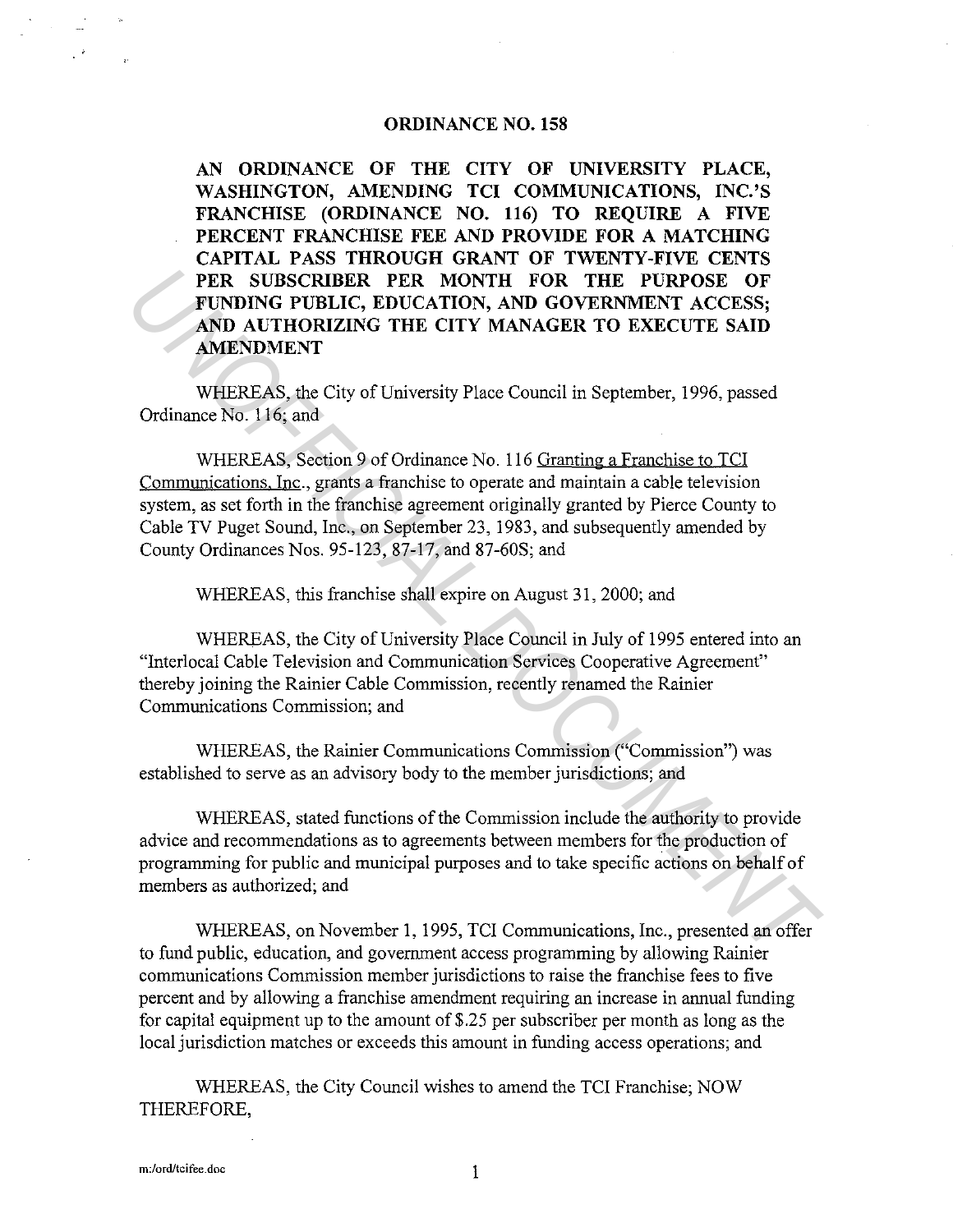# **THE CITY COUNCIL OF THE CITY OF UNIVERSITY PLACE, WASHINGTON, DOES ORDAIN AS FOLLOWS:**

**Section 1.** Approving Amendment to TCI Franchise. The City of University Place Council hereby approves the amendments to the TCI Franchises, as shown in "Exhibit A" attached hereto and incorporated herein by reference.

**Section 2. Authorizing Expenditure of Franchise Fees for Public. Education and Government Programming.** Thirty-five cent (\$.35) per customer per month of the funds derived from franchise fees and the funds derived from the matching capital grants from cable providers shall be used exclusively for funding operating expenses for public, education, and government programming. Not more than twentyfive cents (\$.25) per customer per month of the funds derived from franchise fees shall be used for education and government programming with the remainder of the revenues to be used exclusively for community based programming. **Education 2. Authorizing Expenditure of Franchise Fees for Public,<br>
<b>Education and Government Programming.** Thirty-five cent (\$.35) per customer per<br>
month of the flunds derived from franchise fees and the funds derived

**Section 3. Authorizing Execution of Amendment.** The City Council authorizes the City Manager to execute the amendment on behalf of the City of University Place.

**Section 4.** Severability. If any section, sentence, clause or phrase of this ordinance shall be held to be invalid or unconstitutional by a court of competent jurisdiction, such invalidity or unconstitutionality shall not effect the validity or constitutionality of any other section, sentence, clause or phrase of this ordinance.

**Section 5. Effective Date and Publication.** This ordinance shall be published in the official newspaper of the City. This ordinance shall be effective five days after publication.

**PASSED BY THE CITY COUNCIL ON JUNE 16, 1997.** 

**Linda Bird, Mayor** 

**ATTEST:** 

Susan Matthew, City Clerk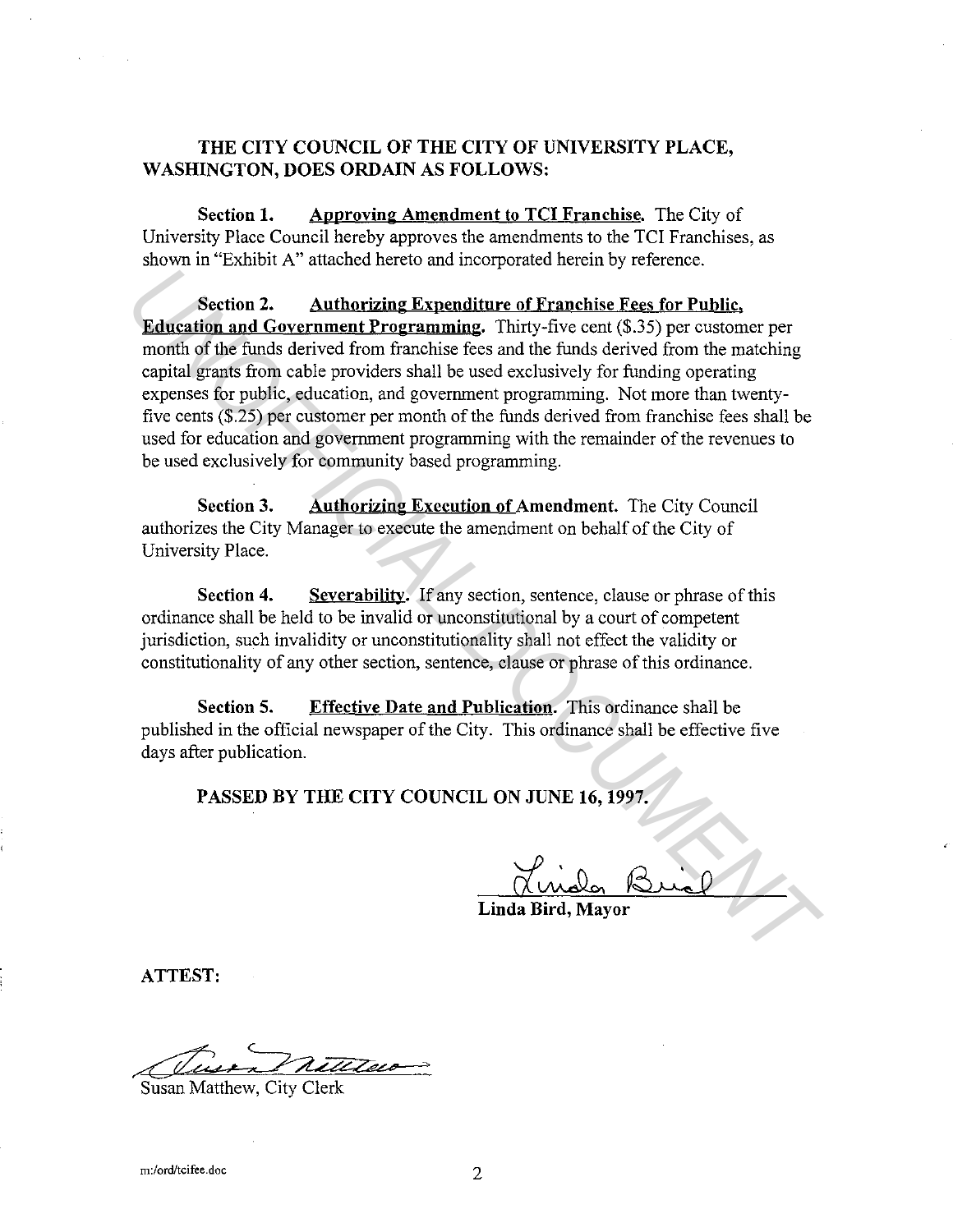**APPROVED AS TO FORM:** 

Date of Publication: 6/18/97<br>Effective Date: 6/23/97 **Effective Date:** Parte of Publication: 6/18/97<br>Effective Date: 6/23/97<br>Allen Content Content Content Content Content Content Content Content Content Content Content Content Content Content Content Content Content Content Content Content Co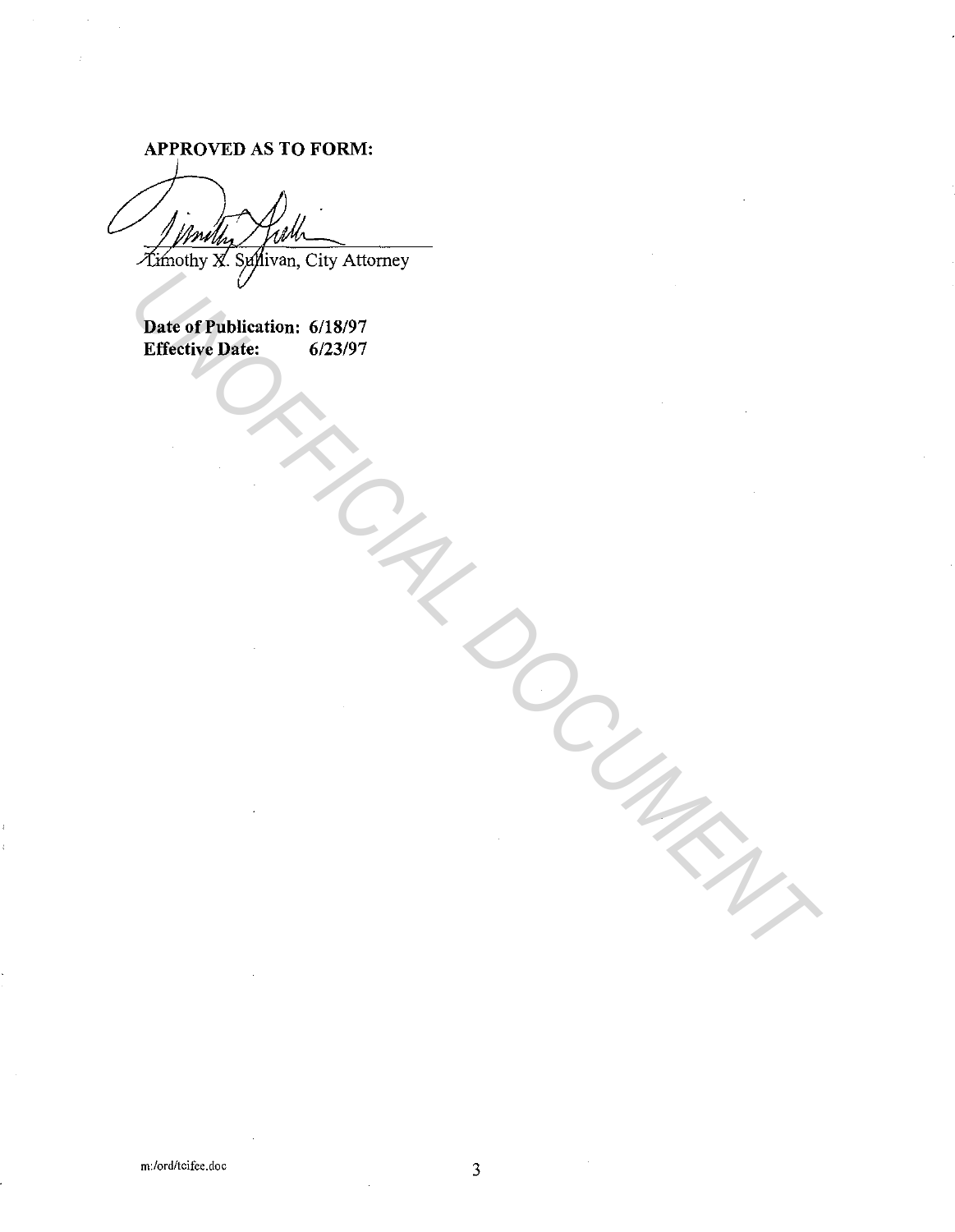## **EXHIBIT A TO ORDINANCE NO. 158**

### **AGREEMENT TO AMEND TCI FRANCHISES**

This agreement is entered into between the City of University Place, a municipal subdivision of the State of Washington, ("City") and TCI Communications, Inc., A Delaware Corporation.

1. In July, 1982, Pierce County granted Vallejo Enterprises a cable franchise (Pierce County Ordinance 82-17). In October, 1983, Pierce County granted Cable T.V. Puget Sound a cable franchise (Pierce County Ordinance 83-120. Said Ordinance was amended by mutual agreement in April, 1992 by Ordinance 92-23.) Both of these franchises have subsequently come under the control of Viacom, Inc., a Delaware Corporation. *Union* Systement is entered into between the City of University Place, a municipal subdivision<br> **Exacte of Washington**, ("City") and TCI Communications, Inc., A Delaware Corporation.<br>
1. In July, 1982, Pierce County grant

2. In August, 1995, Viacom filed a Federal Communications Commission Form 394 with the County, requesting approval under the terms and conditions of the franchises for a change of control to TCI Communications, Inc.

3. On August 31, 1995, the City of University Place incorporated and assumed the current franchises.

4. In November, 1995, David M. Reynolds, President, TCI Cablevision of Washington, Inc. offered in a letter to Skip Stansbury, President, Rainier Cable Commission, to allow specific amendments to Cable Commission member franchises is member jurisdictions representing a majority of the total subscribers in the jurisdictions affirmatively approved the transfer by the end of the 120-day period specified in Section 617 of the Cable Act. The letter specified that franchise fees could be increased to a maximum of five (5) percent. In addition, franchises could be amended to allow up to a \$.25 per subscriber per month capital contribution to Public, Education, and Government Access (PEG) if member jurisdictions match the contribution for PEG operation expenses.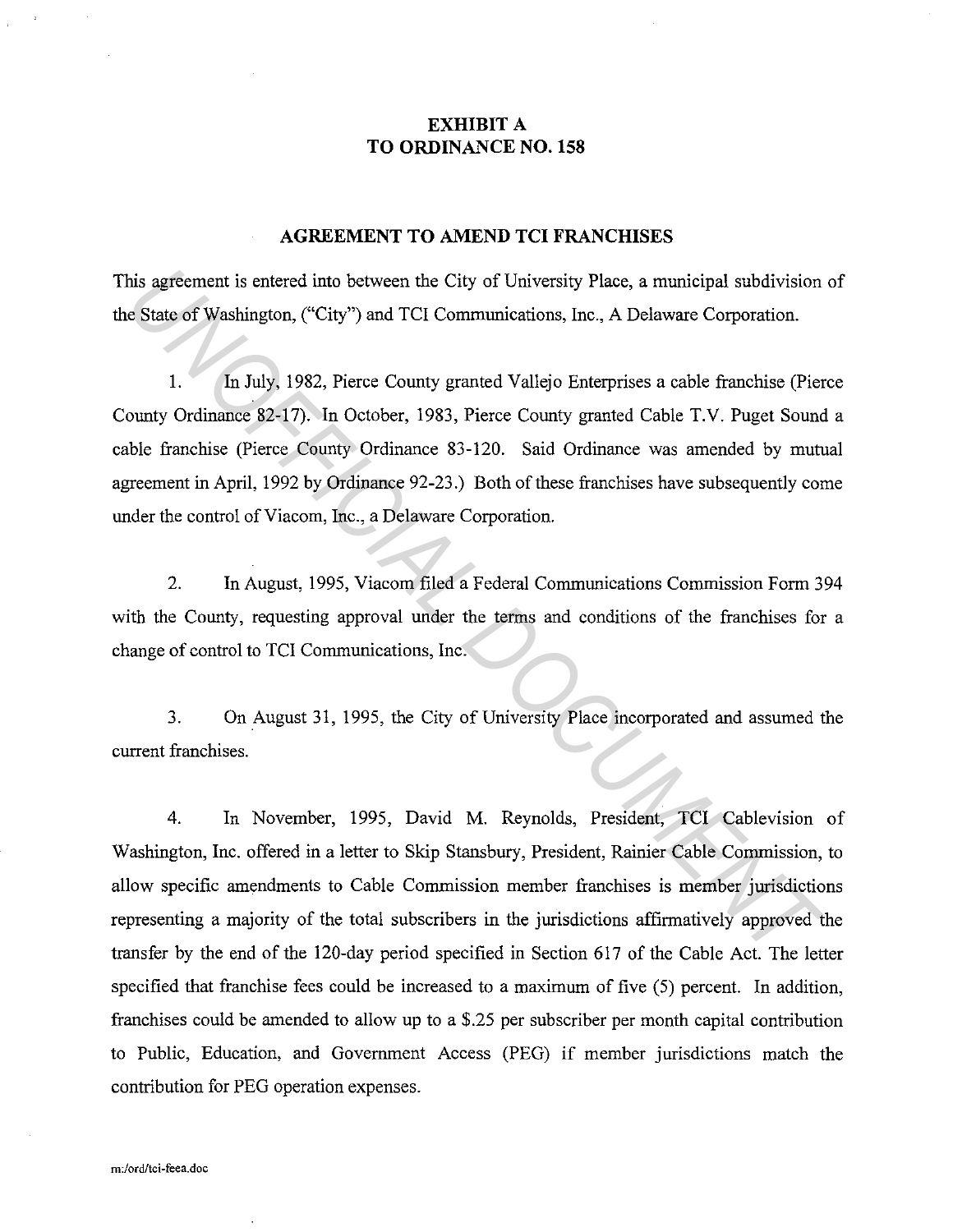NOW, THEREFORE, in consideration of TCI's good faith offer of a unilateral contract to amend TCI franchises and the Rainier Cable Commission's meeting the terms of the offer, the City of University Place and TCI franchise is hereby amended as follows:

1. Franchise fees shall be five (5) percent of the gross revenues as defined within each franchise.

2. TCI shall provide a capital contribution of twenty-five cents (\$.25) per subscriber per month for Public, Education, and Government Access provided the City matches the contribution for Public, Education, and Government Access operations. 1. Franchise fees shall be five (5) percent of the gross revenues as defined with<br>the franchise.<br>
2. TCI shall provide a capital contribution of twenty-five cents (\$.25) per subscrit<br>
2. TCI shall provide a capital contrib

3. This Agreement shall take effect no later than June, 1997.

4. The terms of this amendatory agreement shall supersede and replace inconsistent provisions in existing franchises, and will remain in force until amended by a written agreement signed by both parties or until the term of said franchise expires.

By: TCI Communications, Inc. By: City of University Place

Robert Jean, City Manager

Date Signed: \_\_\_\_\_\_\_\_\_ \_ Date Signed: \_\_\_\_\_\_\_\_\_ \_

APPROVED AS TO FORM:

Timothy X. Sullivan, City Attorney